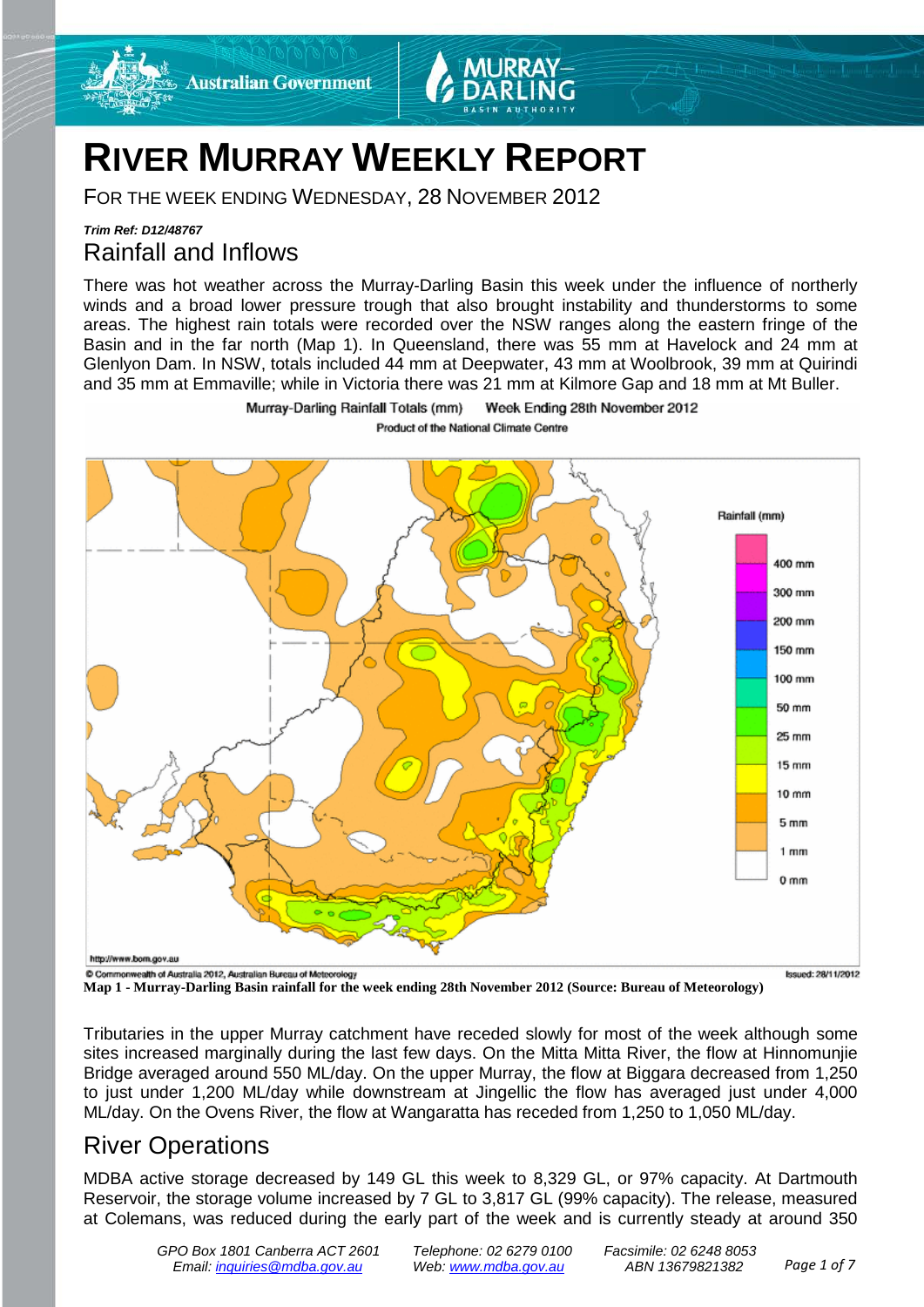**Australian Government** 

ML/day. A 'pulsed' release of water from Dartmouth Dam with a short peak up to 2,350 ML/day is now planned to commence on Thursday morning, 6 December 2012. As with pulses last summer, this release aims to manage downstream water quality in the Mitta Mitta River. See the attached flow advice for more details.

At Hume Reservoir, the storage volume reduced by 67 GL to 2,804 GL (93% capacity). Inflows receded slightly and averaged around 5,000 ML/day for the week. The release is currently 14,400 ML/day and may increase slightly in the coming days.

At Yarrawonga Weir, total diversions at the irrigation offtakes have been close to 9,000 ML/day throughout the week. The pool level in Lake Mulwala is 124.78 m AHD, which is close to the usual operating target. The downstream release is currently 8,000 ML/day and is expected to remain in the range between 8,000 and 9,000 ML/day during the coming days.

On the Edward River system, flow through the Edward and Gulpa offtakes increased slightly during the week as slightly higher flows arrived from Yarrawonga Weir. The current flow through the Edward River offtake is 1,550 ML/day with around 550 ML/day through the Gulpa Creek offtake. Inflow from the Edward Escape decreased, with an average this week of about 1,300 ML/day, while diversion to the Wakool Main Canal increased slightly and is currently around 1,500 ML/day. Flow downstream of Stevens Weir decreased during the week and is currently at 600 ML/day. Downstream on the Wakool River flows are slowly receding with Stoney Crossing decreasing from 1,300 to 1,000 ML/day.

On the Goulburn River at McCoys Bridge, elevated flows continue due to an environmental release from Lake Eildon. The flow is expected to remain close to 5,500 ML/day for a few more days before receding back towards 2,000 ML/day. At Torrumbarry Weir, the diversion at National Channel has been cut back from 3,200 to 2,200 ML/day during the last few days. Downstream of Torrumbarry Weir, additional water from the Goulburn River has pushed up the flow to 9,500 ML/day. The flow is now close to a peak and will start to recede slowly during the coming week.

On the lower Murrumbidgee River, the flow at Balranald decreased slowly from 6,000 to 4,800 ML/day and will continue to fall away in the days ahead. Downstream on the Murray at Euston the flow also started receding and is now at 11,300 ML/day; however an increasing flow is expected during the coming week as higher flows arrive from Torrumbarry Weir. Downstream at Mildura Weir, the pool level is currently steady at 34.43 m AHD, or 3 cm above the target level. The Murray–Darling Basin Authority and Goulburn-Murray Water have advised that the Mildura Weir pool is planned to be fully drawn down for up to 11 weeks during winter 2013 to allow for essential maintenance to be undertaken. See the attached media release for more details.

Total storage at Menindee Lakes decreased by 78 GL this week to 1,741 GL (101% capacity) as the release (measured at Weir 32) reached almost 9,000 ML/day. The release will remain at around 9,000 ML/day during the coming week. Downstream on the lower Darling River, the flow at Burtundy has started increasing as the higher releases from Menindee begin to arrive. The current flow is 4,500 ML/day and should rise above 6,000 ML/day in a few days' time.

At Lake Victoria the volume reduced by a further 11 GL to 641 GL (95% capacity) and the level is expected to continue falling in the coming weeks. The flow to South Australia has averaged around 14,000 ML/day but may be increased in the coming week.

The flow at Lock 1 is currently 11,500 ML/day and at the Lower Lakes, the 5 day average level for Lake Alexandrina decreased to 0.78 m AHD, with flows estimated at around 4,000 ML/day continuing through the Barrages.

#### **For media inquiries contact the Media Officer on 02 6279 0141**

DAVID DREVERMAN Executive Director, River Management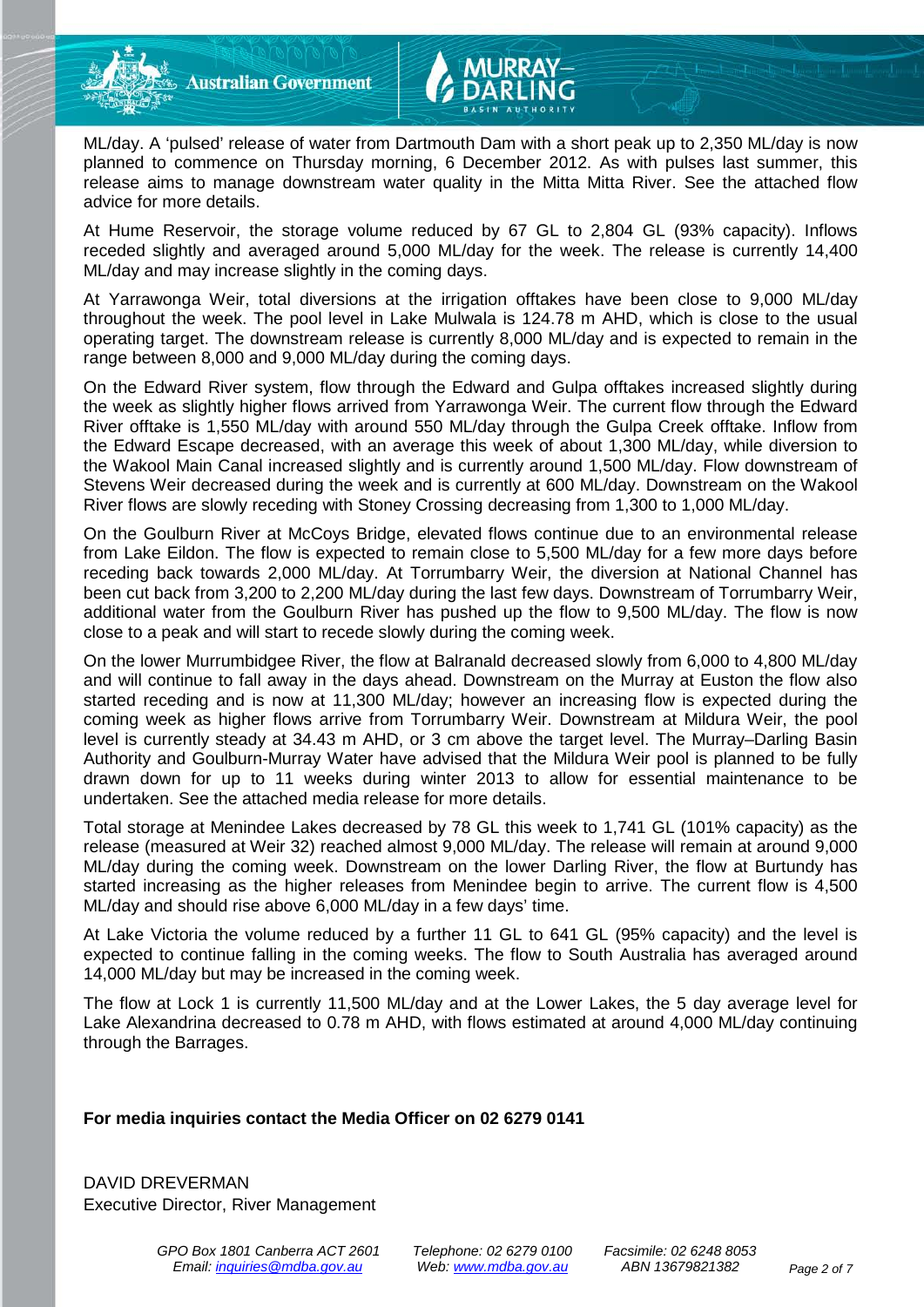



#### **MDBA Storages** Full Supply Level Full Supply Volume Current **Storage** Level Current Storage Dead Storage Active Storage Change in Total Storage for the Week (m AHD) (GL) (m AHD) (GL) % (GL) (GL) (GL) Dartmouth Reservoir  $\begin{array}{|c|c|c|c|c|c|c|c|}\n\hline\n\text{Hume} & \text{Hence} & \text{Hence} & \text{Hence} & \text{Hence} & \text{Hence} & \text{Hence} & \text{Hence} & \text{Hence} & \text{Hence} & \text{Hence} & \text{Hence} & \text{Hence} & \text{Hence} & \text{Hence} & \text{Hence} & \text{Hence} & \text{Hence} & \text{Hence} & \text{Hence} & \text{Hence} & \text{Hence} & \text{Hence} & \text{Hence} & \text{Hence$ Hume Reservoir | 192.00 | 3 005 | 190.98 | 2 804 | 93% | 23 | 2 781 | -67 Lake Victoria | 27.00 | 677 | 26.70 | 641 | 95% | 100 | 541 | -11 Menindee Lakes 1 1 1 731 1 1 1 1 1 1 1 1 1 1 1 1 101% (480 #) | 1 261 | -78 **Total 9 269 9 003 97% - - 8 329 -149** Total Active MDBA Storage 97% ^

#### **Major State Storages**

| <b>Burriniuck Reservoir</b> | 026     | 780 | 76% |     | フフフ   | $-49$ |
|-----------------------------|---------|-----|-----|-----|-------|-------|
| <b>Blowering Reservoir</b>  | 631     | 497 | 92% | 24  | 473   | $+0$  |
| Eildon Reservoir            | 3 3 3 4 | 202 | 96% | 100 | 3 102 | $-48$ |

\* Menindee surcharge capacity – 2050 GL \*\* All Data is rounded to nearest GL \*\*

# NSW takes control of Menindee Lakes when storage falls below 480 GL, and control reverts to MDBA when storage next reaches 640 GL ^ % of total active MDBA storage

**Snowy Mountains Scheme Snow diversions for week ending 27 Nov 2012 Snowy diversions for week ending 27 Nov 2012** 

| <b>Storage</b>         | <b>Active Storage</b><br>(GL) | Weekly Change<br>(GL) | Diversion (GL)   | This Week | From 1 May<br>2012 |
|------------------------|-------------------------------|-----------------------|------------------|-----------|--------------------|
| Lake Eucumbene - Total | 2421                          | -19                   | Snowy-Murray     | +3        | 481                |
| Snowy-Murray Component | 974                           | $+1$                  | Tooma-Tumut      | $+3$      | 189                |
| <b>Target Storage</b>  | 1450                          |                       | Net Diversion    |           | 293                |
|                        |                               |                       | Murray 1 Release | $+3$      | 721                |

#### **Major Diversions from Murray and Lower Darling (GL) \***

| <b>New South Wales</b>    | This Week | From 1 July<br>2012 | Victoria                        | This Week | From 1<br><b>July 2012</b> |
|---------------------------|-----------|---------------------|---------------------------------|-----------|----------------------------|
| Murray Irrig. Ltd (Net)   | 48.4      | 566                 | Yarrawonga Main Channel (net)   | 13.7      | 126                        |
| Wakool Sys Allowance      | 3.1       |                     | Torrumbarry System + Nyah (net) | 16.9      | 233                        |
| Western Murray Irrigation | 1.3       | 8                   | Sunraysia Pumped Districts      | 6.2       | 40                         |
| Licensed Pumps            | 5.5       | 90                  | Licensed pumps - GMW (Nyah+u/s) | 1.1       | 10                         |
| Lower Darling             | 4.2       | 25                  | Licensed pumps - LMW            | 10.5      | 96                         |
| <b>TOTAL</b>              | 62.5      | 696                 | TOTAL                           | 48.4      | 505                        |

\* Figures derived from estimates and monthly data. Please note that not all data may have been available at the time of creating this report.

\*\* All data above is rounded to nearest 100 ML for weekly data and nearest GL for cumulative data\*\*

| Flow to South Australia (GL)                           | Entitlement this month | $180.0*$ |                           |
|--------------------------------------------------------|------------------------|----------|---------------------------|
| * Flow to SA will be greater than entitlement for this | Flow this week         | 98.4     | $(14 100 \text{ ML/day})$ |
| month due to Unregulated Flows and Additional          | Flow so far this month | 461.0    |                           |
| Dilution Flow.                                         | Flow last month        | 1.071.9  |                           |
| A !! '. /EA\                                           |                        |          |                           |

#### **Salinity (EC) (microSiemens/cm at 25o C)**

|                         | Current | Average over the last week | Average since 1 August 2012 |
|-------------------------|---------|----------------------------|-----------------------------|
| Swan Hill               | 130     | 130                        | 120                         |
| Euston                  | 130     | 130                        | 120                         |
| <b>Red Cliffs</b>       | 150     | 140                        | 120                         |
| Merbein                 | 140     | 130                        | 140                         |
| Burtundy (Darling)      | 450     | 450                        | 430                         |
| Lock 9                  | 220     | 220                        | 150                         |
| Lake Victoria           | 240     | 240                        | 240                         |
| Berri                   | 290     | 290                        | 210                         |
| Waikerie                | 290     | 300                        | 250                         |
| Morgan                  | 290     | 280                        | 240                         |
| Mannum                  | 280     | 290                        | 240                         |
| Murray Bridge           | 320     | 330                        | 270                         |
| Milang (Lake Alex.)     | 360     | 350                        | 380                         |
| Poltalloch (Lake Alex.) | 360     | 300                        | 260                         |
| Meningie (Lake Alb.)    | 3470    | 3 4 3 0                    | 3 4 4 0                     |
| Goolwa Barrages         | 460     | 440                        | 1870                        |

*GPO Box 1801 Canberra ACT 2601 Telephone: 02 6279 0100 Facsimile: 02 6248 8053 Email: [inquiries@mdba.gov.au](mailto:inquiries@mdba.gov.au) Web: [www.mdba.gov.au](http://www.mdba.gov.au/) ABN 13679821382 Page 3 of 7*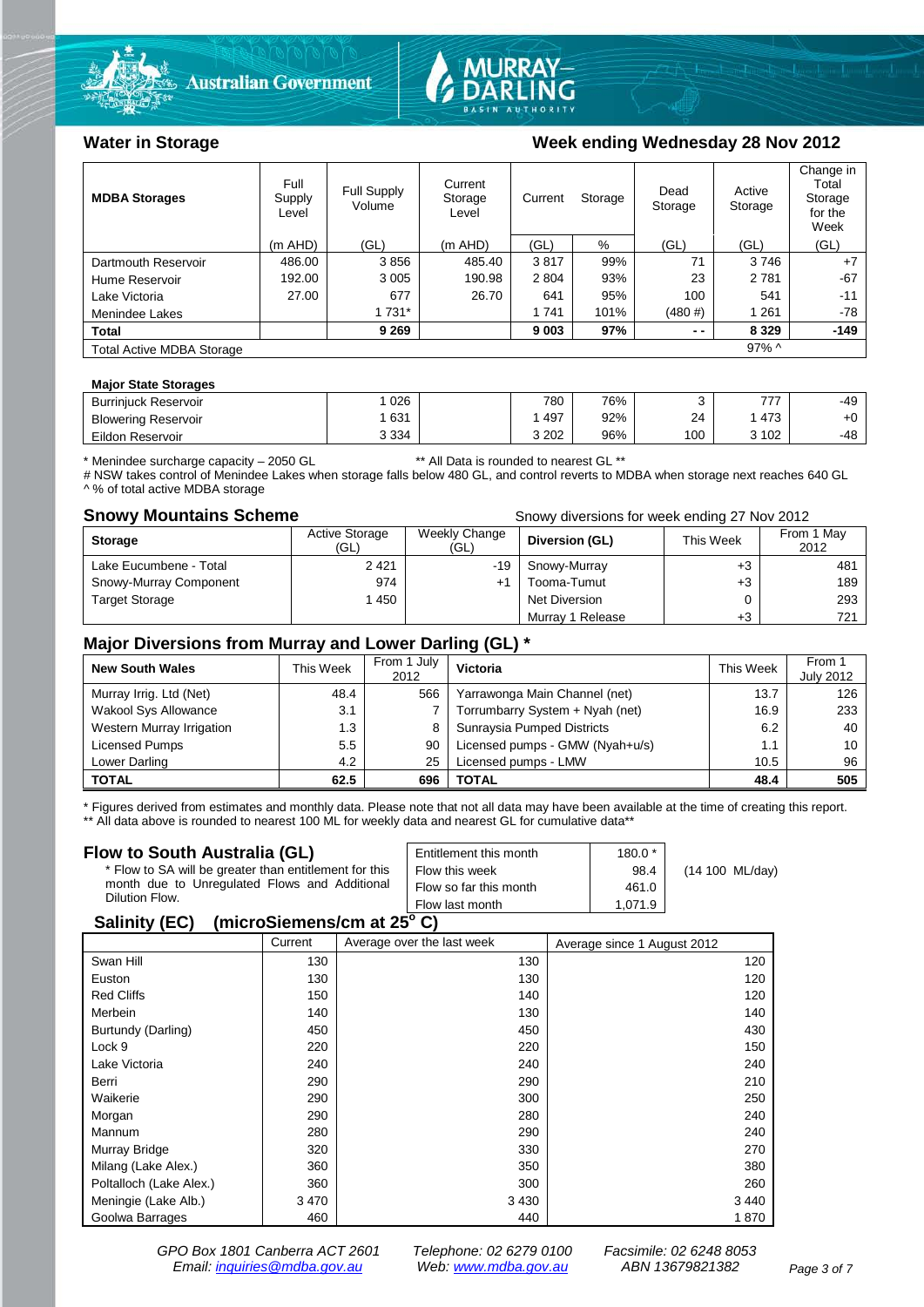

# MURRAY-<br>DARLING

#### **River Levels and Flows Week ending Wednesday 28 Nov 2012**

|                                | Minor Flood<br>Stage | Gauge    | Height  | Flow     | Trend | Average Flow<br>this Week | Average<br>Flow last<br>Week |
|--------------------------------|----------------------|----------|---------|----------|-------|---------------------------|------------------------------|
| <b>River Murray</b>            | (m)                  | local(m) | (m AHD) | (ML/day) |       | (ML/day)                  | (ML/day)                     |
| Khancoban                      |                      |          |         | 1 2 2 0  | F     | 1 500                     | 1 1 6 0                      |
| Jingellic                      | 4.0                  | 1.59     | 208.11  | 4 100    | F     | 3 9 5 0                   | 4 8 3 0                      |
| Tallandoon (Mitta Mitta River) | 4.2                  | 1.58     | 218.47  | 820      | R     | 900                       | 2 2 0 0                      |
| Heywoods                       | 5.5                  | 3.02     | 156.65  | 14 380   | R     | 13 630                    | 14 650                       |
| <b>Doctors Point</b>           | 5.5                  | 3.12     | 151.59  | 16 120   | S     | 15 370                    | 16 590                       |
| Albury                         | 4.3                  | 2.11     | 149.55  |          |       |                           |                              |
| Corowa                         | 3.8                  | 3.21     | 129.23  | 15 4 20  | R     | 15 760                    | 15 8 20                      |
| Yarrawonga Weir (d/s)          | 6.4                  | 1.39     | 116.43  | 8 0 1 0  | S     | 8670                      | 8 2 3 0                      |
| Tocumwal                       | 6.4                  | 2.12     | 105.96  | 8570     | F     | 8880                      | 8 3 5 0                      |
| Torrumbarry Weir (d/s)         | 7.3                  | 3.07     | 81.61   | 9450     | R     | 8 500                     | 5 4 3 0                      |
| Swan Hill                      | 4.5                  | 1.61     | 64.53   | 8 2 4 0  | R     | 6610                      | 5890                         |
| <b>Wakool Junction</b>         | 8.8                  | 3.37     | 52.49   | 9310     | R     | 8680                      | 9 0 8 0                      |
| Euston Weir (d/s)              | 8.8                  | 2.11     | 43.95   | 11 280   | R     | 11 860                    | 12 6 20                      |
| Mildura Weir (d/s)             |                      |          |         | 10 940   | F     | 11 440                    | 11 900                       |
| Wentworth Weir (d/s)           | 7.3                  | 3.41     | 28.17   | 13 200   | R     | 12810                     | 13 100                       |
| <b>Rufus Junction</b>          |                      | 4.58     | 21.51   | 13840    | R     | 13 3 20                   | 13750                        |
| Blanchetown (Lock 1 d/s)       | ۰                    | 1.15     |         | 11 470   | R     | 11 370                    | 13510                        |
| <b>Tributaries</b>             |                      |          |         |          |       |                           |                              |
| Kiewa at Bandiana              | 2.7                  | 1.51     | 154.74  | 1 300    | R     | 1 2 9 0                   | 1 3 3 0                      |
| Ovens at Wangaratta            | 11.9                 | 8.14     | 145.82  | 1 0 4 0  | S     | 1 1 3 0                   | 1 3 8 0                      |
| Goulburn at McCoys Bridge      | 9.0                  | 3.78     | 95.20   | 5 3 1 0  | F     | 5 400                     | 2800                         |
| Edward at Stevens Weir (d/s)   |                      | 0.87     | 80.65   | 630      | F     | 710                       | 1 0 8 0                      |
| <b>Edward at Liewah</b>        |                      | 1.99     | 57.37   | 1 3 2 0  | F     | 1410                      | 1610                         |
| Wakool at Stoney Crossing      |                      | 1.62     | 55.11   | 900      | F     | 1 0 7 0                   | 1 2 5 0                      |
| Murrumbidgee at Balranald      | 5.0                  | 3.87     | 59.83   | 4790     | F     | 5 3 5 0                   | 5730                         |
| Barwon at Mungindi             | ۰                    | 3.06     |         | 0        | F     | 40                        | 10                           |
| Darling at Bourke              | $\blacksquare$       | 4.18     |         | 740      | R     | 670                       | 520                          |
| Darling at Burtundy Rocks      |                      |          |         | 4 5 4 0  | R     | 3 2 7 0                   | 2 9 0 0                      |
|                                |                      |          |         |          |       |                           |                              |

Natural Inflow to Hume 6 390

(i.e. Pre Dartmouth & Snowy Mountains scheme)

**Weirs and Locks** Pool levels above or below Full Supply Level (FSL)

| Murray             | FSL (m AHD) | u/s     | d/s            |                       | FSL (m AHD) | u/s     | d/s     |
|--------------------|-------------|---------|----------------|-----------------------|-------------|---------|---------|
| Yarrawonga         | 124.90      | $-0.14$ | $\blacksquare$ | No. 7 Rufus River     | 22.10       | $+0.07$ | $+2.28$ |
| No. 26 Torrumbarry | 86.05       | $+0.01$ | $\sim$         | No. 6 Murtho          | 19.25       | $+0.00$ | $+0.65$ |
| No. 15 Euston      | 47.60       | $+0.00$ | $\blacksquare$ | No. 5 Renmark         | 16.30       | $-0.01$ | $+0.65$ |
| No. 11 Mildura     | 34.40       | $+0.03$ | $+0.36$        | No. 4 Bookpurnong     | 13.20       | $+0.04$ | $+1.50$ |
| No. 10 Wentworth   | 30.80       | $+0.07$ | $+0.77$        | No. 3 Overland Corner | 9.80        | $+0.02$ | $+0.75$ |
| No. 9 Kulnine      | 27.40       | $+0.02$ | $+0.45$        | No. 2 Waikerie        | 6.10        | $+0.05$ | $+0.72$ |
| No. 8 Wangumma     | 24.60       | $+0.04$ | $+0.70$        | No. 1 Blanchetown     | 3.20        | $+0.03$ | $+0.40$ |

#### **Lower Lakes FSL = 0.75 m AHD**

Lake Alexandrina average level for the past 5 days (m AHD) 0.78

| <b>Barrages</b>       |              | <b>Fishways at Barrages</b> |            |           |                      |  |  |
|-----------------------|--------------|-----------------------------|------------|-----------|----------------------|--|--|
|                       | Openings     | Level (m AHD)               | No. Open   | Rock Ramp | <b>Vertical Slot</b> |  |  |
| Goolwa                | 128 openings | 0.79                        |            |           | Open                 |  |  |
| Mundoo                | 26 openings  | 0.86                        | All closed | -         |                      |  |  |
| <b>Boundary Creek</b> | 6 openings   |                             |            | -         |                      |  |  |
| Ewe Island            | 111 gates    |                             | All closed |           |                      |  |  |
| Tauwitchere           | 322 gates    | 0.80                        | 14         | Open      | Open                 |  |  |

AHD = Level relative to Australian Height Datum, i.e. height above sea level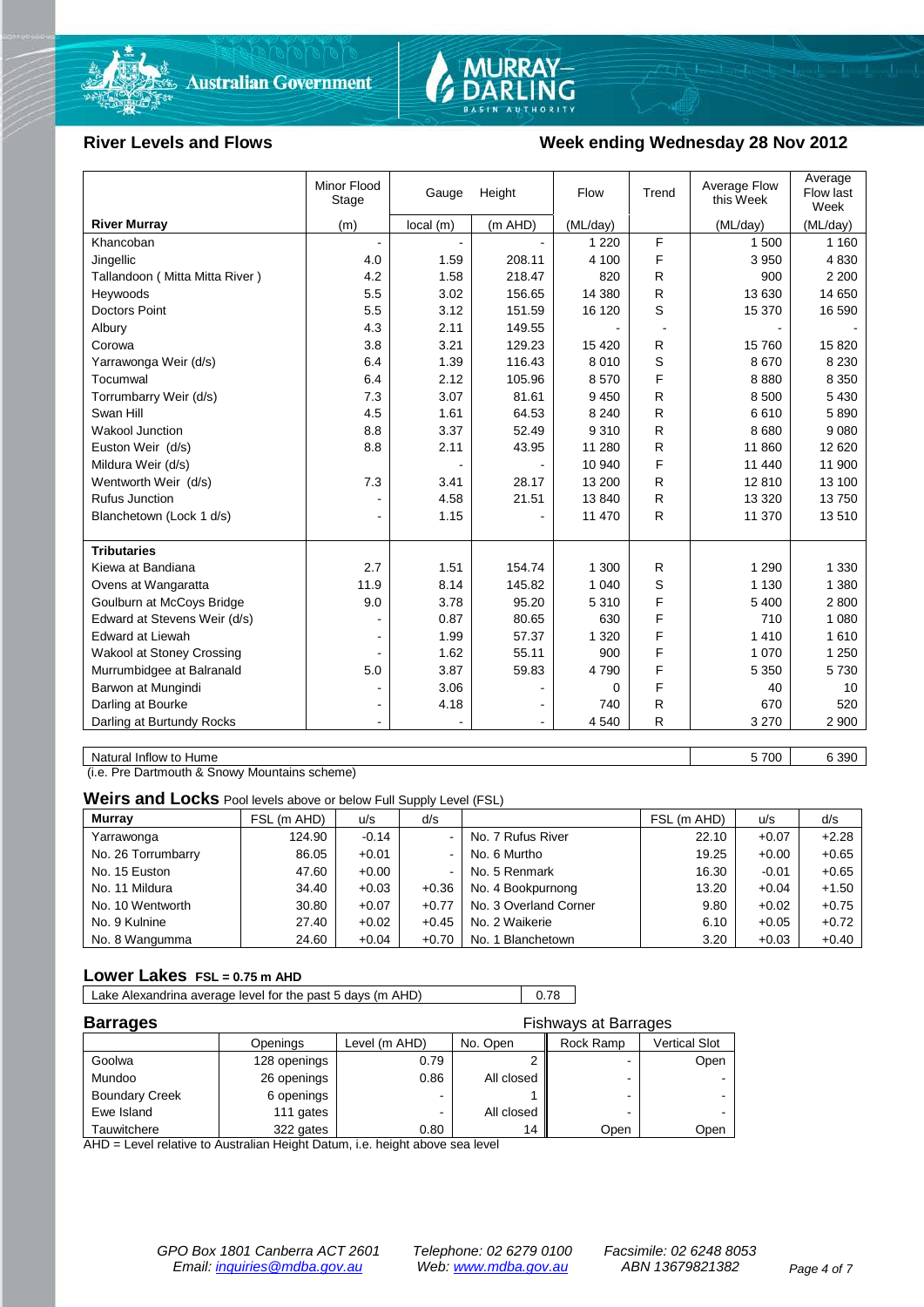



#### **Week ending Wednesday 28 Nov 2012**





#### **State Allocations (as at 28 Nov 2012)**

| High security    | 100% |
|------------------|------|
| General security | 100% |
|                  |      |

| NSW - Murrumbidgee Valley | Victorian - Goulburn Valley |
|---------------------------|-----------------------------|
|---------------------------|-----------------------------|

|                  | 95% |
|------------------|-----|
| General security | 68% |

#### **NSW - Lower Darling**

| High security    | 100% |
|------------------|------|
| General security | 100% |
|                  |      |

| <b>NSW - Murrav Vallev</b> |      | Victorian - Murray Valley |      |
|----------------------------|------|---------------------------|------|
| High security              | 100% | High reliability          | 100% |
| General security           | 100% | Low reliability           | 0%   |

| Victorian - Goulburn Valley |      |
|-----------------------------|------|
| High reliability            | 100% |

| Low reliability |  |
|-----------------|--|
|                 |  |

| South Australia – Murray Valley |      |  |
|---------------------------------|------|--|
| High security                   | 100% |  |

NSW : <http://www.water.nsw.gov.au/About-us/Media-releases/media/default.aspx><br>VIC : http://www.g-mwater.com.au/water-resources/allocations/current.asp

VIC : <http://www.g-mwater.com.au/water-resources/allocations/current.asp><br>SA : http://www.waterforgood.sa.gov.au/category/news/

<http://www.waterforgood.sa.gov.au/category/news/>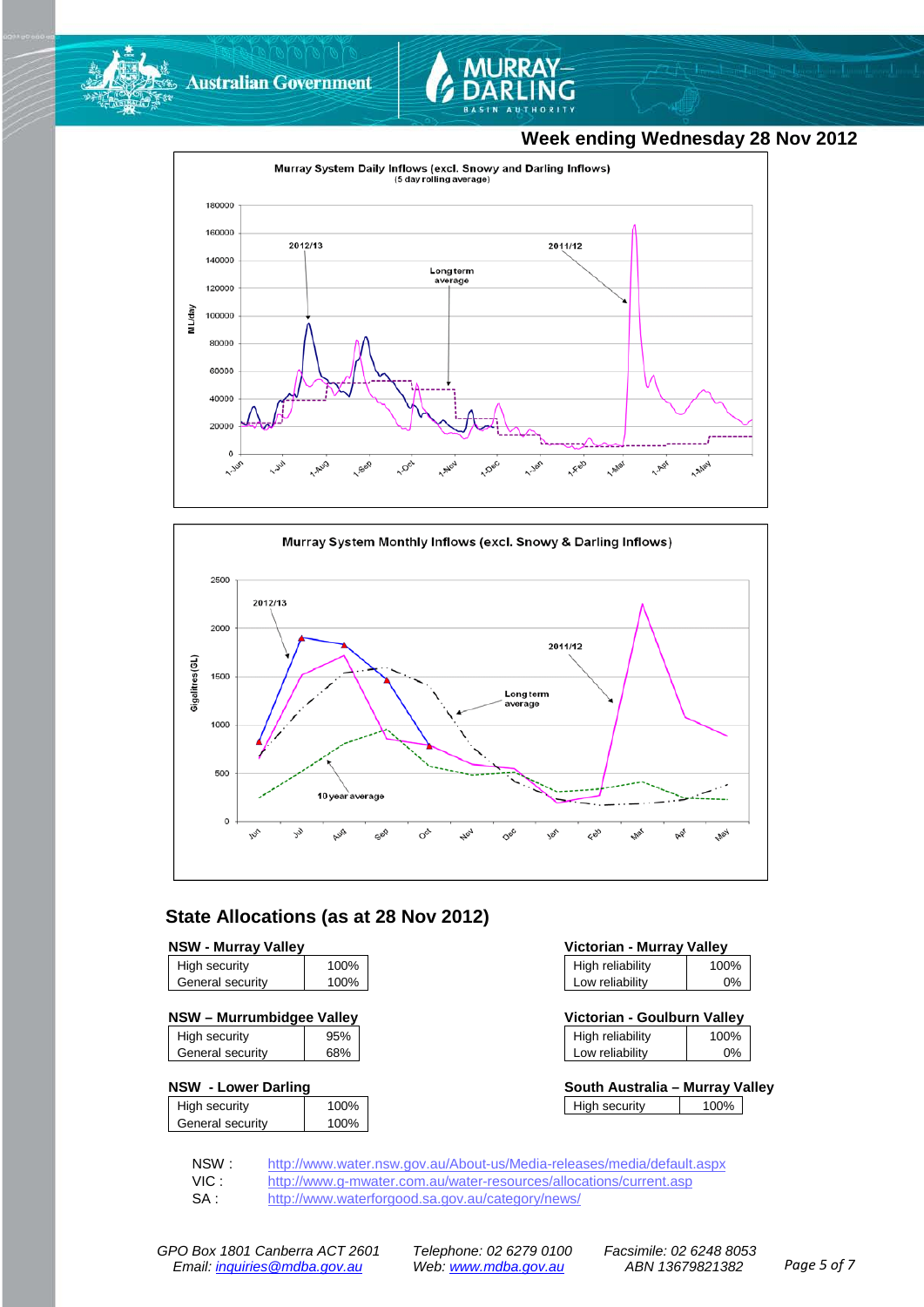# **MEDIA RELEASE**





#### **22 November 2012**

### **Lowering of Mildura Weir pool in winter 2013**

The Murray–Darling Basin Authority and Goulburn-Murray Water today advised that the Mildura Weir pool is planned to be fully drawn down for up to 11 weeks next winter to allow for essential maintenance to be undertaken.

The full drawdown of Mildura Weir pool (to about 3.6 m below full supply level, depending on river flows) is planned to commence in late May. The precise timing and duration of the drawdown will take into account conditions at the time and input from river users.

Lock 11 will also be closed for this period and boat access through the weir will not be possible during this time.

When the remedial works are completed and the weir is reinstated, the weir pool will be raised back to full supply level by mid-August 2013. If the works are completed earlier, then the weir pool will be filled to the normal operating range at the earliest opportunity.

During the drawdown of Mildura Weir, interference with any habitat, including removal of trees, stumps and fallen logs and aquatic plants is prohibited.

Some increases in river salinity may occur during the drawdown, depending on flow rates at the time. River salinities will be continually monitored and available on the Murray-Darling Basin Authority website at www.mdba.gov.au.

Boat operators, stock owners, river pumpers and other river users are advised to take these changed water levels and the lock closure into account and make any necessary adiustments to their activities.

Over the coming months, the Murray-Darling Basin Authority and Goulburn-Murray Water will issue further advice with more specific dates and details.

ENDS

**For more information contact the MDBA Media office at [media@mdba.gov.au](mailto:media@mdba.gov.au) or 02 6279 0141 or Goulburn-Murray Water on 03 5826 3754.**

**B** Follow the MDBA [http://twitter.com/MD\\_Basin\\_Auth](http://twitter.com/MD_Basin_Auth)

Join the discussion on the MDBA blog[: http://freeflow.mdba.gov.au/](http://freeflow.mdba.gov.au/)

**Trim: D12/48163**